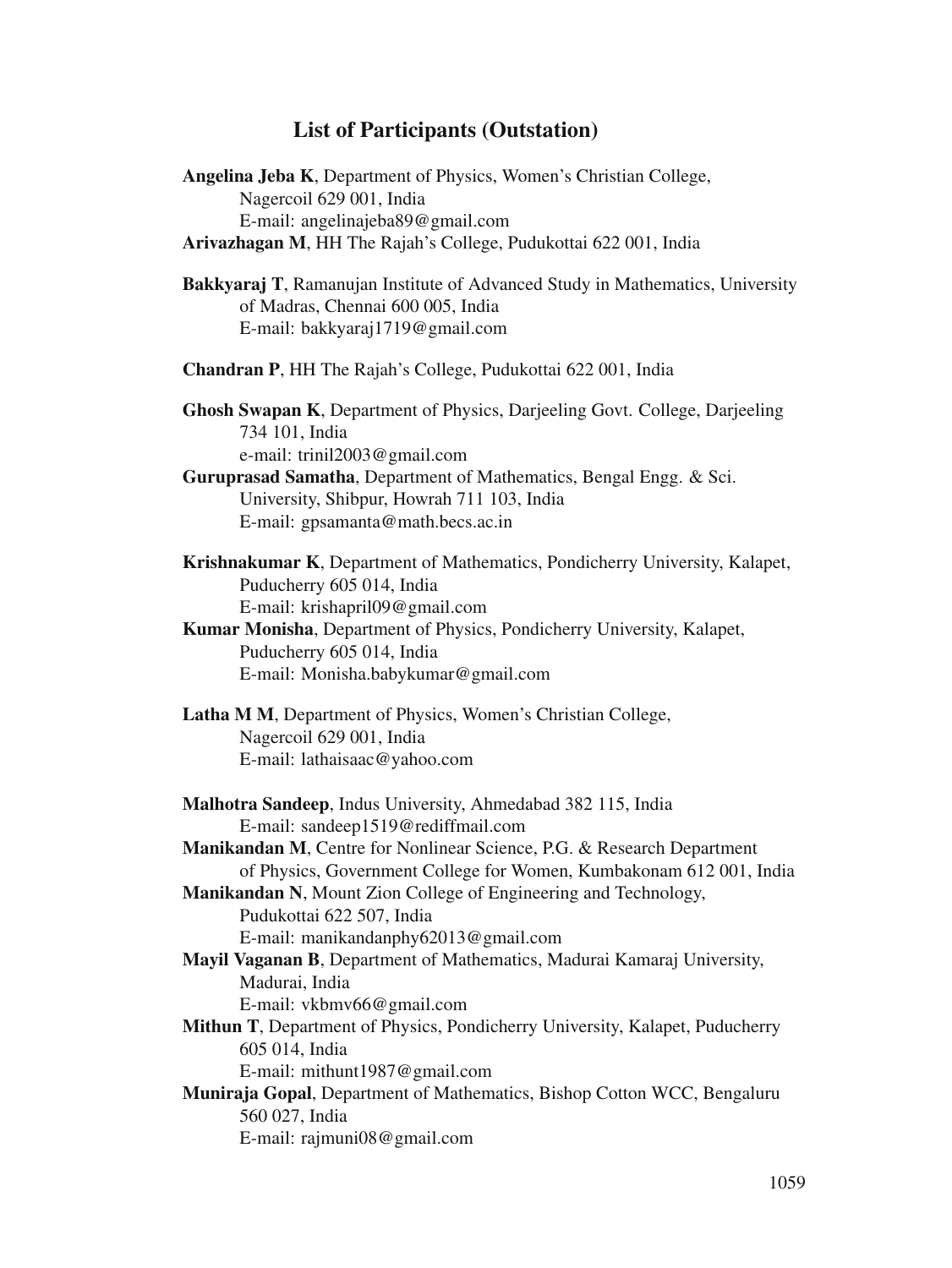## *List of participants*

- **Punithavathi P**, Department of Mathematics, Government College for Women, Kumbakonam 612 001, India
- **Raja Siddique**, Department of Physics, BSA University, Chennai 600 048, India E-mail: siddiquemscme@gmail.com
- **Sabari S**, Department of Physics, Pondicherry University, Kalapet, Puducherry 605 014, India
- **Sakthi Vinayagam P**, Centre for Nonlinear Science, Department of Physics, Govt. College for Women, Kumbakonam 612 001, India
- **Sanid C**, Department of Physics, IIST, Thiruvananthapuram 695 547, India E-mail: sanid@iist.ac.in
- **Sathiskumar M**, Department of Mathematics, Pondicherry University, Kalapet, Puducherry 605 014, India
	- E-mail:abooarun@gmail.com

**Selvaraju C**, HH The Rajah's College, Pudukottai 622 001, India

- **Sinuvasan R**, Department of Mathematics, Pondicherry University, Kalapet, Puducherry 605 014, India E-mail: rsinuvasan@gmail.com
- **Sudharsan S**, Centre for Nonlinear Science, P.G. & Research Department of Physics, Government College for Women, Kumbakonam 612 001, India
- **Tiwari Ajay K**, Department of Physics, Motilal Nehru Institute of Technology, Allahabad 211 004, India
- **Varghese Chinnu**, Department of Physics, Amritha University, Kollam 690 525, India

## **List of Local Participants**

**Akila B**, Department of Physics, Bharathidasan University, Tiruchirappalli 620 024, India **Anitha A**, Bishop Heber College, Tiruchirappalli 620 017, India **Aravinthan D**, Centre for Nonlinear Dynamics, Bharathidasan University, Tiruchirappalli 620 024, India **Arun R**, Centre for Nonlinear Dynamics, Bharathidasan University, Tiruchirappalli 620 024, India **Babu Mareeswaran R**, Bishop Heber College, Tiruchirappalli 620 017, India **Bhuvaneswari S**, Department of Physics, Bharathidasan University, Tiruchirappalli 620 024, India

**Chandrasekar V K**, Centre for Nonlinear Dynamics, Bharathidasan University, Tiruchirappalli 620 024, India

**Chithiika Ruby V**, Centre for Nonlinear Dynamics, Bharathidasan University, Tiruchirappalli 620 024, India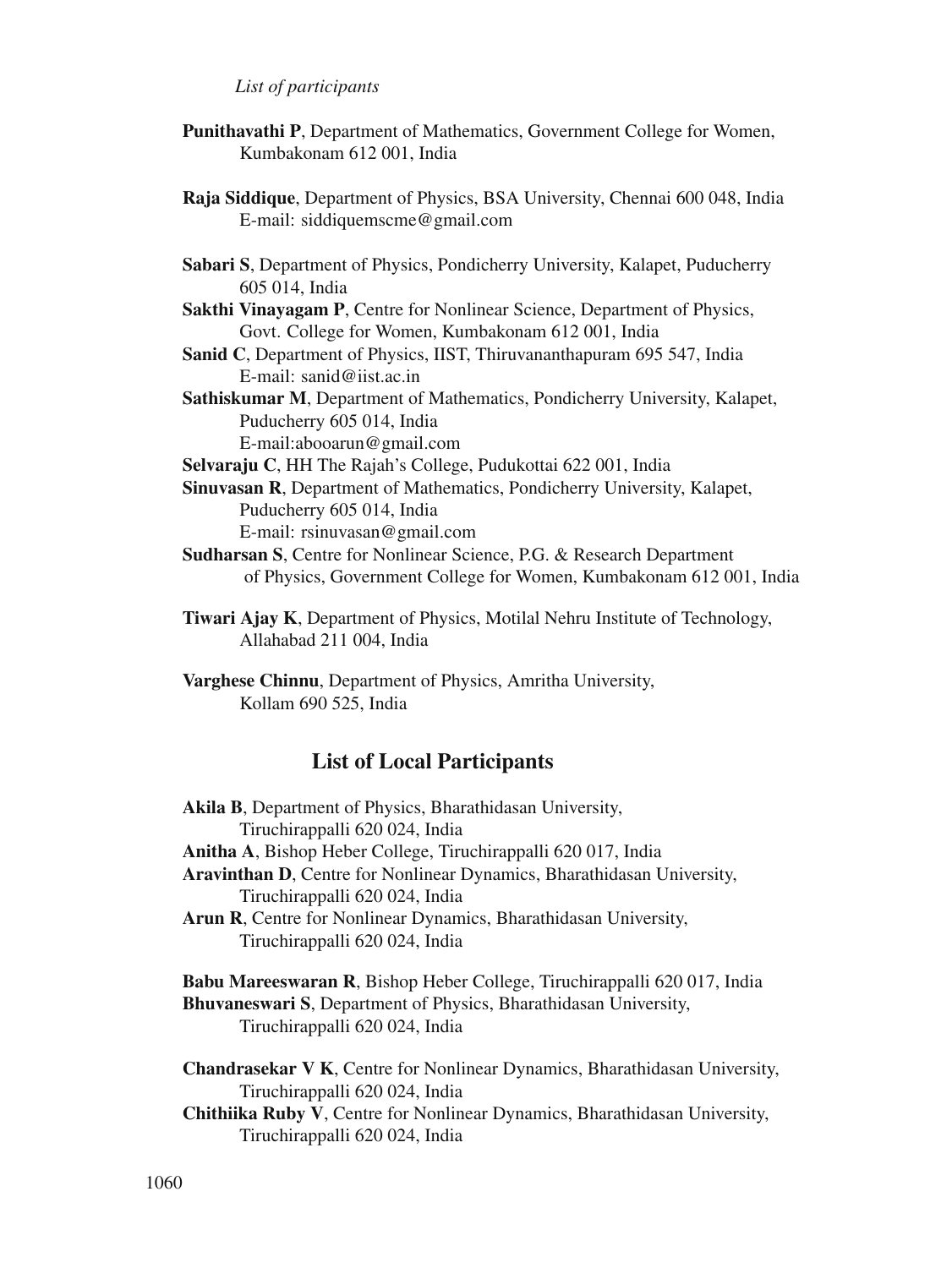## *List of participants*

- **Durga Devi A**, Centre for Nonlinear Dynamics, Bharathidasan University, Tiruchirappalli 620 024, India
- **Giridhran D**, Centre for Nonlinear Dynamics, Bharathidasan University, Tiruchirappalli 620 024, India
- **Godwin Rajadoss**, Bishop Heber College, Tiruchirappalli 620 017, India
- **Gokul P M**, Centre for Nonlinear Dynamics, Bharathidasan University, Tiruchirappalli 620 024, India
- **Gopal R**, Centre for Nonlinear Dynamics, Bharathidasan University, Tiruchirappalli 620 024, India
- **Iqbal S**, Department of Physics, Jamal Mohamed College, Tiruchirappalli 620 020, India

**Jayasri T**, Bishop Heber College, Tiruchirappalli 620 017, India

- **Jeevarathnam C**, School of Physics, Bharathidasan University, Tiruchirappalli 620 024, India
- **Jothimurugan R**, Centre for Nonlinear Dynamics, School of Physics, Bharathidasan University, Tiruchirappalli 620 024, India
- **Kalaiyarasi G**, Centre for Nonlinear Dynamics, Bharathidasan University, Tiruchirappalli 620 024, India
- **Karthiga S**, Centre for Nonlinear Dynamics, School of Physics, Bharathidasan University, Tiruchirappalli 620 024, India
- **Kishor Kumar R**, School of Physics, Bharathidasan University, Tiruchirappalli 620 024, India
- **Manikandan K**, Centre for Nonlinear Dynamics, School of Physics, Bharathidasan University, Tiruchirappalli 620 024, India
- **Mohanasubha**, Centre for Nonlinear Dynamics, Bharathidasan University, Tiruchirappalli 620 024, India
- **Parthiban M**, Department of Physics, Bharathidasan University, Tiruchirappalli 620 024, India
- **Prabakaran K**, Centre for Nonlinear Dynamics, Bharathidasan University, Tiruchirappalli 620 024, India
- **Premalatha K**, Centre for Nonlinear Dynamics, Bharathidasan University, Tiruchirappalli 620 024, India
- **Radhakrishnan R**, P.G. & Research Department of Physics, Jamal Mohamad College, Tiruchirappalli 620 024, India E-mail: abdur84@gmail.com
- **Rahman Abdur,** P.G. & Research Department of Physics, Jamal Mohamad College, Thiruchirapally 620 024, India E-mail: abdur84@gmail.com
- **Rajamani S**, Department of Physics, Bharathidasan University, Tiruchirappalli 620 024, India